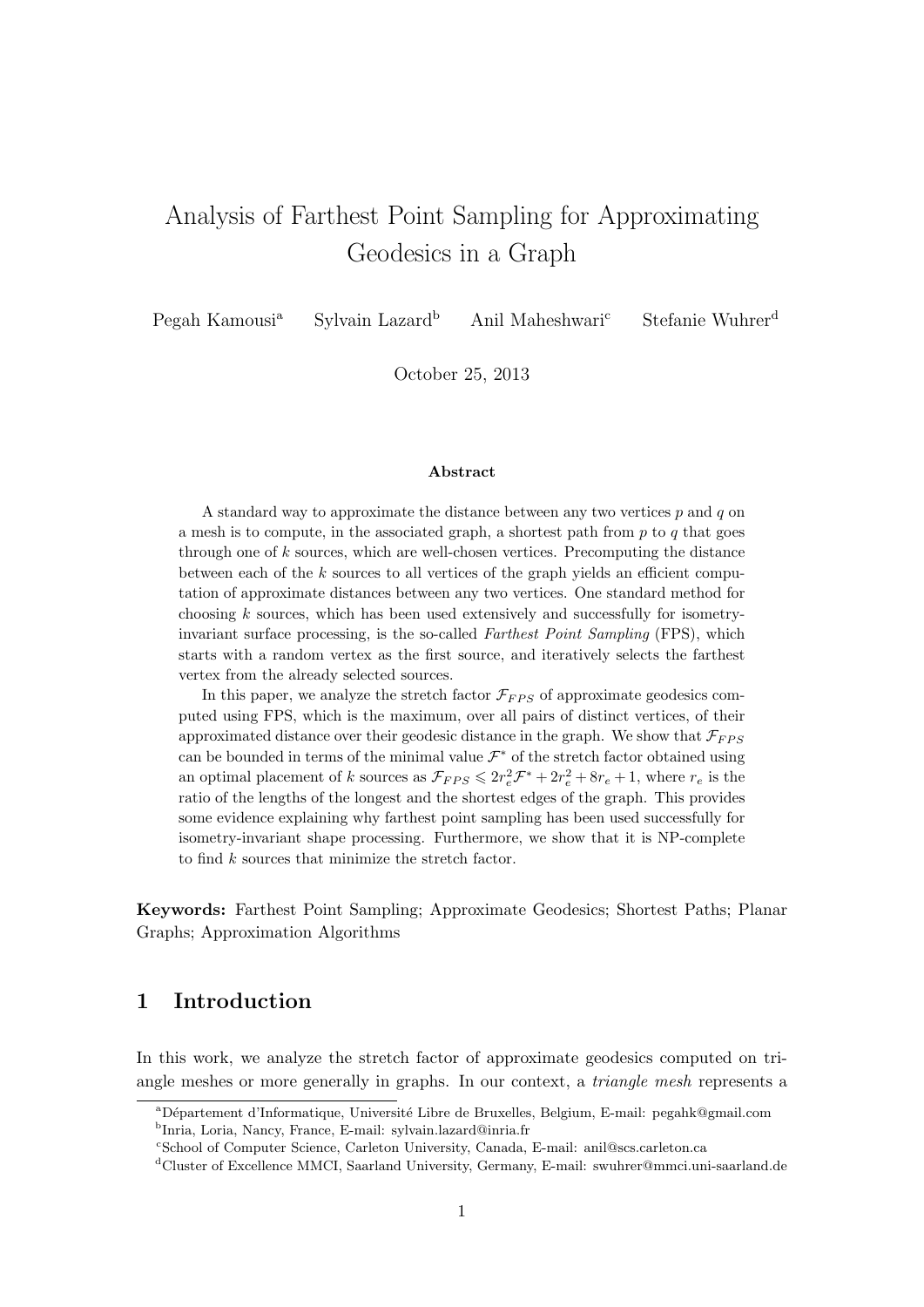

<span id="page-1-0"></span>Figure 1: The graph  $G = (V, E, F)$  is a triangle mesh, while G' has a non-triangular face, and  $G''$  is not connected.

discretization of a two-dimensional manifold, possibly with boundary, embedded in  $\mathbb{R}^d$ for a constant dimension d using a set of vertices  $V$ , edges  $E$ , and triangular faces  $F$ . Such a triangle mesh can be viewed as a (hyper)graph  $G = (V, E, F)$  such that each edge is adjacent to one or two triangles and the triangles incident to an arbitrary vertex can be ordered cyclically around that vertex. Due to discretization artifacts, the triangle mesh may contain holes, and different parts of the surface may even intersect in the embedding. However, we assume that the graph structure  $G$  is planar and connected (see Figure [1](#page-1-0)) for an illustration). For  $d = 3$ , this definition of a triangle mesh is commonly used in geometry processing when analyzing models obtained by scanning real-world objects.

Given a connected planar triangle graph  $G$  with n vertices, where every edge has a positive length (or weight), we consider the problem of approximating the geodesic distances between pairs of vertices in  $G$ , where distances are measured in the graph theoretic sense. Specially, given an integer k, our goal is to select a set  $S = \{s_1, \ldots, s_k\}$  of k vertices of G that minimize the stretch factor, defined as the value

$$
\max_{(p,q)\in V, \ p\neq q} \ \min_{s_i\in S} \ \frac{d(p,s_i)+d(s_i,q)}{d(p,q)},
$$

where the function  $d(.,.)$  measures the shortest geodesic distance between two vertices. Throughout this paper, we use for simplicity the notation  $\max_{p,q}$  for  $\max_{(p,q)\in V, p\neq q}$ .

The problem of approximating geodesic distances on surfaces represented by triangle meshes arises when studying shapes (usually shapes embedded in  $\mathbb{R}^2$  or in  $\mathbb{R}^3$ ) that are isometric, which means that they can be mapped to each other in a way that preserves geodesics. Isometric shapes have been studied extensively recently [\[3,](#page-11-0) [5,](#page-11-1) [12,](#page-12-0) [16,](#page-12-1) [17\]](#page-12-2) because many shapes, such as human bodies, animals, and cloth, deform in a nearisometric way as a large stretching of the surfaces would cause injury or tearing.

In order to analyze near-isometric shapes, it is commonly required to compute, on each shape, geodesics between many pairs of vertices, and to compare the corresponding geodesics in order to compute the amount of stretching of the surface. Consider the problem of computing geodesic distances on a surface represented by a triangle mesh, where distances are measured on the graph induced by the vertices and edges of the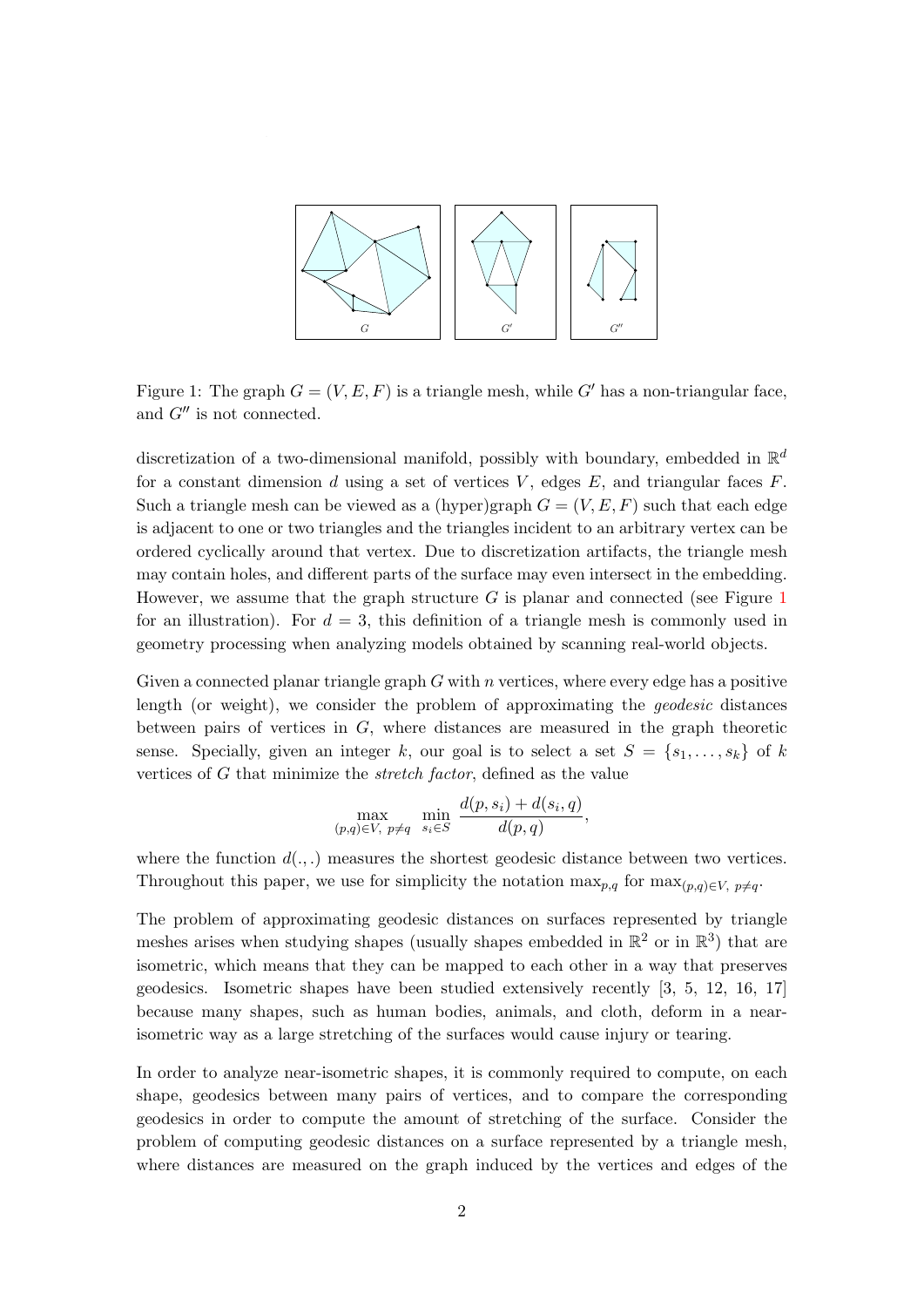triangulation. To solve the *single-source shortest-path* (SSSP) problem on  $G$ , Dijkstra's algorithm [\[4\]](#page-11-2) takes  $O(n \log n)$  time.<sup>[1](#page-2-0)</sup> To solve the *all-pairs shortest-path* (APSP) problem, we can run Dijkstra's algorithm starting from each source point, yielding an  $O(n^2 \log n)$ time algorithm. While there are more efficient methods, the APSP problem has a trivial  $\Omega(n^2)$  lower bound. In practical applications, a typical triangle mesh may contain from 100,000 to 500,000 vertices and, for such large meshes, it is impractical to use algorithms that take  $\Omega(n^2)$  time.

To allow for a reduced complexity, instead of considering the APSP problem, we consider the problem of pre-computing a data structure that allows to efficiently approximate the distance between any two points. We call this the any-pair approximate shortest path problem in the following.

A commonly used method to solve the any-pair approximate shortest path problem is to select a set of k sources, solve the SSSP problem from each of these k sources, and use this information to approximate pairwise geodesic distances. Given a pair  $p$  and  $q$  of vertices, their shortest distance is approximated as the minimum, over all the  $k$ sources, of the sum of the distances of  $p$  and  $q$  to a source  $s_i$ . This method is used to approximate the intrinsic geometry of shapes [\[3,](#page-11-0) [5,](#page-11-1) [13\]](#page-12-3). A natural problem is thus to compute an optimal placement of  $k$  sources that minimizes the stretch factor. We refer to this problem as the k-center path-dilation problem and show that this problem is NP-complete (see Theorem [6\)](#page-8-0).

A commonly used heuristic for selecting a set of k sources is to use Farthest Point Sampling (FPS) [\[9,](#page-12-4) [14\]](#page-12-5), which starts from a random vertex and iteratively adds to S a vertex that has the largest geodesic distance to its closest already picked source, until k sources are picked. Given  $k$  sources on a graph  $G$ , the distance between any two vertices  $p$  and  $q$  is approximated as the minimum over all  $k$  sources, of the distance from  $p$  to  $q$ through one of the sources.

FPS has been shown to perform well compared to other heuristics for isometry-invariant shape processing in practice [\[15\]](#page-12-6) [\[19,](#page-12-7) Chapter 3], which suggests that the stretch factor obtained by a FPS is small. However, to the best of our knowledge, no theoretical results are known on the quality of the stretch factor,  $\mathcal{F}_{FPS}$ , obtained by a FPS of k sources, compared to the minimal stretch factor,  $\mathcal{F}^*$ , obtained by an optimal choice of k sources. In this paper, we prove that

$$
\mathcal{F}_{FPS} \leqslant 2r_e^2(\mathcal{F}^*+1) + 8r_e + 1,
$$

where  $r_e$  is the ratio of the lengths of the longest and the shortest edges of  $G$  (see Theorem [1\)](#page-4-0). Note that this bound holds for any arbitrary graph.

It should further be observed that if the ratio  $r_e$  is large,  $\mathcal{F}_{FPS}$  can be much larger than the optimal stretch factor  $\mathcal{F}^*$  but, on the other hand,  $\mathcal{F}^*$  is likely to be large as well. Indeed, if at least  $k+1$  edges are arbitrarily small and are not "too close" to each other,

<span id="page-2-0"></span><sup>&</sup>lt;sup>1</sup>Alternatively, we can use the linear time algorithm of [\[10\]](#page-12-8) for the SSSP problem, as the underlying graph is planar.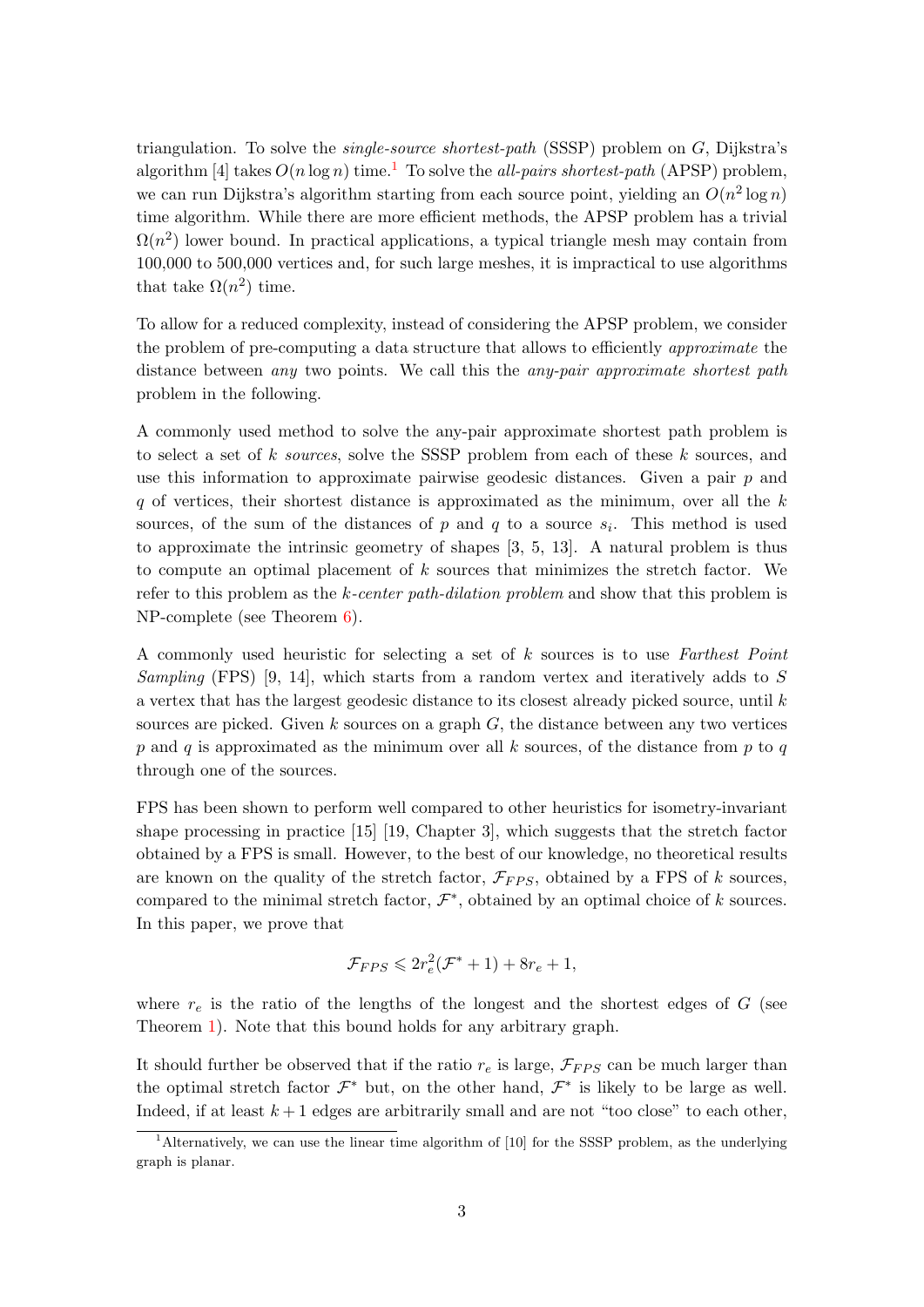$\mathcal{F}^*$  can be made arbitrarily large; this can be seen by considering the pairs of vertices defined by those small edges.

After discussing related work in Section [2,](#page-3-0) we prove our two main results, Theorems [1](#page-4-0) and [6](#page-8-0) in Sections [3](#page-4-1) and [4,](#page-8-1) respectively.

#### <span id="page-3-0"></span>2 Related Work

Computing geodesics on polyhedral surfaces is a well-studied problem for which we refer to the recent survey by Bose et al. [\[2\]](#page-11-3). In this paper, we restrict geodesics to be shortest paths along edges of the underlying graph.

The FPS algorithm has been used for a variety of isometry-invariant surface processing tasks. The algorithm was first introduced for graph clustering [\[9\]](#page-12-4), and later independently developed for 2D images [\[6\]](#page-12-9) and extended to 3D meshes [\[14\]](#page-12-5). Ben Azouz et al. [\[1\]](#page-11-4) and Giard and Macq [\[8\]](#page-12-10) used this sampling strategy to efficiently compute approximate geodesic distances, Elad and Kimmel [\[5\]](#page-11-1) and Mémoli and Sapiro [\[13\]](#page-12-3) used FPS in the context of shape recognition. Bronstein et al. [\[3\]](#page-11-0) and Wuhrer et al. [\[20\]](#page-12-11) used FPS to efficiently compute point-to-point correspondences between surfaces. While it has been shown experimentally that FPS is a good heuristic for isometry-invariant surface processing tasks [\[1,](#page-11-4) [8,](#page-12-10) [5,](#page-11-1) [13,](#page-12-3) [3,](#page-11-0) [20\]](#page-12-11), to the best of our knowledge, the worst-case stretch of the geodesics has not been analyzed theoretically.

The problem we study is closely related to the  $k$ -center problem, which aims at finding  $k$ centers (or sources)  $s_i'$ , such that the maximum distance of any point to its closest center is minimized. With the notation defined above, the k-center problem aims at finding  $s'_{i}$ , such that  $\max_p(\min_i d(p, s'_i))$  is minimized. This problem is NP-hard and FPS gives a 2-approximation, which means that the  $k$  centers  $s_i$  found using FPS have the property that  $\max_p (\min_i d(p, s_i)) \leq 2 \max_p (\min_i d(p, s'_i))$  [\[9\]](#page-12-4).

In the context of isometry-invariant shape processing, we are interested in bounding the stretch induced by the approximation rather than ensuring that every point has a close-by source. A related problem that has been studied in the context of networks by Könemann et al. [\[11\]](#page-12-12) is the *edge-dilation k-center problem*, where every point,  $p$ , is assigned a source,  $s_p$ , and the distance between two points p and q is approximated by the length of the path through  $p, s_p, s_q$ , and  $q$ . The aim is then to find a set of sources that minimizes the worst stretch, and Könemann et al. show that this problem is  $NP$ -hard and propose an approximation algorithm to solve the problem.

Könemann et al.  $[11]$  also study a modified version of the above problem, which is similar to our problem. In particular, they present an algorithm for computing k sources and claim that it ensures, for our problem, a stretch factor of  $\mathcal{F}_K \leq 2\mathcal{F}^* + 1$  $\mathcal{F}_K \leq 2\mathcal{F}^* + 1$  $\mathcal{F}_K \leq 2\mathcal{F}^* + 1$  [\[11,](#page-12-12) Theorem 3]<sup>2</sup>; as before,  $\mathcal{F}^*$  denotes the minimal stretch factor for the k-center path-dilation problem.

<span id="page-3-1"></span><sup>&</sup>lt;sup>2</sup>Theorem 3 in [\[11\]](#page-12-12) is stated in a slightly different context but with the notation of that paper, considering  $\pi_v = \Pi$  for every vertex v, the triangle inequality yields the claimed bound.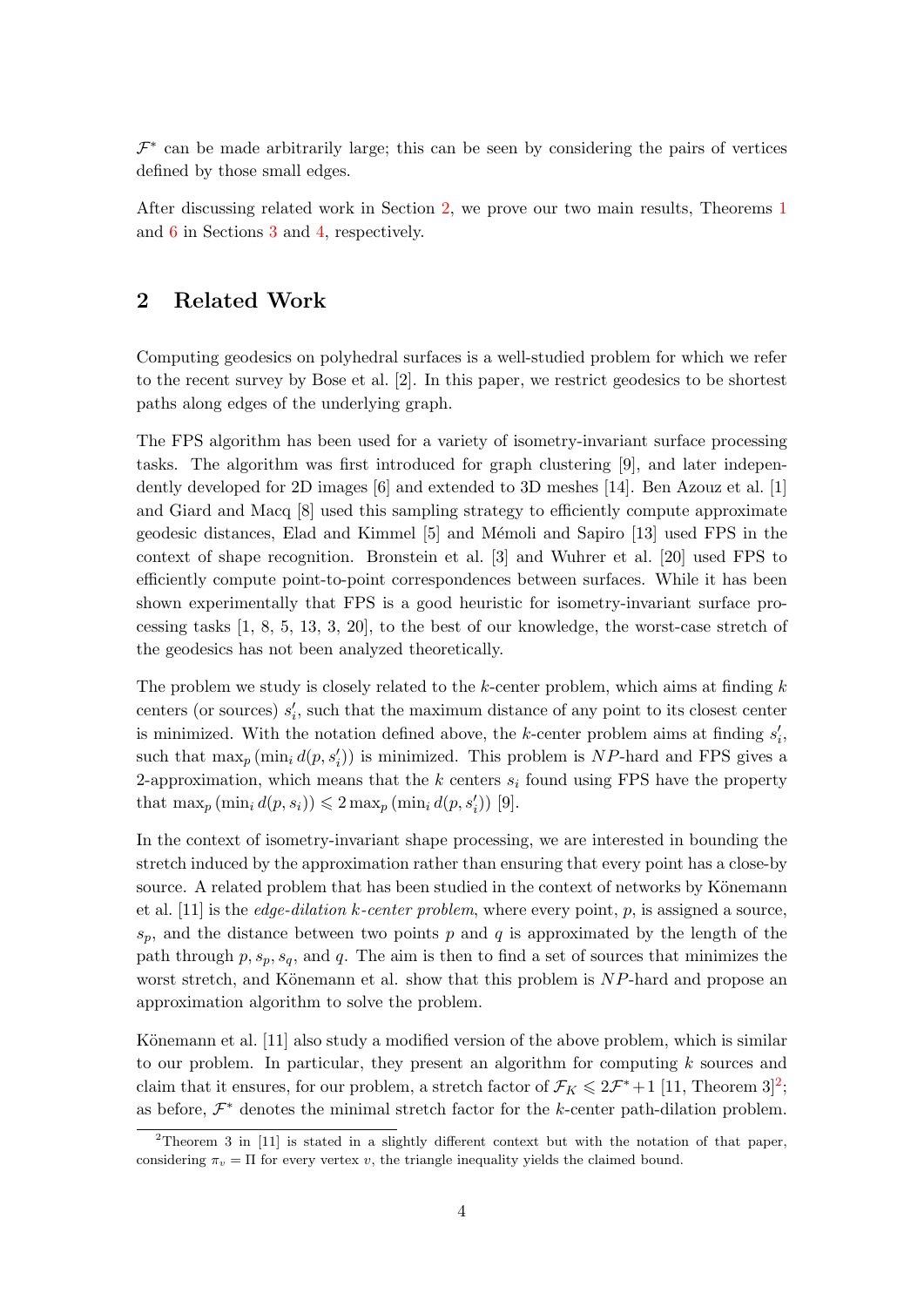However, we believe that their proof has gaps.  $3\frac{4}{1}$  $3\frac{4}{1}$  It should nonetheless be stressed that our result is independent of whether this bound on  $\mathcal{F}_K$  holds. Indeed, the relevance of our bound of  $2r_e^2(\mathcal{F}^*+1)+8r_e+1$  on  $\mathcal{F}_{FPS}$  is to give some theoretical insight on why FPS has been used successfully in heuristics for isometry-invariant shape processing.

#### <span id="page-4-1"></span>3 Approximating Geodesics with Farthest Point Sampling

We start this section with some definitions and notation. We consider a connected graph G in which the edges have lengths from a positive and finite interval  $[\ell_{min}, \ell_{max}]$ , and  $r_e$ denotes the ratio  $\ell_{max}/\ell_{min}$ . We require the graph to be connected so that the distance between any two vertices is finite. In this section, we do not require the graph to satisfy any other criteria, but observe that if it is not planar, the running time of FPS will be  $O(k(m + n \log n))$ , where m is the number of edges.

Given k vertices (sources)  $s_1, \ldots, s_k$  in the graph, let  $s_p$  denote the (or a) closest source to a vertex p and let  $d(p, s_i, q)$  denote the shortest path length from p to q through any source  $s_1, \ldots, s_k$ , that is  $\min_i(d(p, s_i) + d(s_i, q))$ . Let  $s_1^*, \cdots, s_k^*$  be a choice of sources that minimizes the stretch factor  $\mathcal{F}^* = \max_{p,q} d(p,s_i^*,q)/d(p,q)$ . Furthermore, let  $s'_1, \cdots, s'_k$ be a choice of sources that minimizes  $\max_p d(p, s_p)$ . In other words, the set of  $s_i^*$  is an optimal solution to k-center path-dilation problem and the set of  $s_i'$  is an optimal solution to the k-center problem.

<span id="page-4-0"></span>In this section, we prove the following theorem.

**Theorem 1.** Let  $s_1, \dots, s_k$  be a set of sources returned by the FPS algorithm on a connected graph G with edge lengths of ratio at most  $r_e$ . Then

$$
\max_{p,q} \frac{d(p,s_i,q)}{d(p,q)} \leqslant 2r_e^2 \max_{p,q} \frac{d(p,s_i^*,q)}{d(p,q)} + 2r_e^2 + 8r_e + 1.
$$

In order to prove this theorem, we first show a somewhat surprising property that, for any set of sources, the stretch factor  $\max_{p,q} \frac{d(p,s_i,q)}{d(p,q)}$  $\frac{(p,s_i,q)}{d(p,q)}$  is realized when p and q are adjacent in the graph (Lemma [2\)](#page-4-4). We use this property to bound this stretch factor in terms of  $\max_p d(p, s_p)$  (Lemma [3\)](#page-5-0). On the other hand, we bound the stretch factor of any set of sites in terms of the stretch factor of an optimal set of sources for the k-center problem (Lemma [5\)](#page-6-0). We then combine these results to prove Theorem [1.](#page-4-0)

<span id="page-4-4"></span><span id="page-4-2"></span><sup>3</sup>Note to the reviewers (this will be omitted from the final version of this paper): We have contacted the authors of [\[11\]](#page-12-12), a few weeks ago, and explained them our reasoning as described in the following footnote. We will take into account their response for the final version of this paper.

<span id="page-4-3"></span><sup>&</sup>lt;sup>4</sup>For a given stretch factor  $\alpha \leqslant \mathcal{F}^*$ , their algorithm iteratively includes an endpoint of the shortest edge that cannot yet be approximated with a stretch of at most  $2\alpha + 1$  until no such edges are left. If the solution contains at most k sources, a solution with stretch  $2\alpha + 1 \leq 2\mathcal{F}^* + 1$  has been found. Their algorithm then essentially does a binary search on the optimal stretch factor  $\mathcal{F}^*$ . However, this search is done in a continuous interval without stopping criteria. Moreover, since it is a priori possible that for any given  $\alpha < \mathcal{F}^*$ , their algorithm returns strictly more than k sources, and that  $\mathcal{F}^*$  may not be exactly reachable by dichotomy, we believe that the stretch factor of  $\mathcal{F}_K \leq 2\mathcal{F}^* + 1$  is not ensured.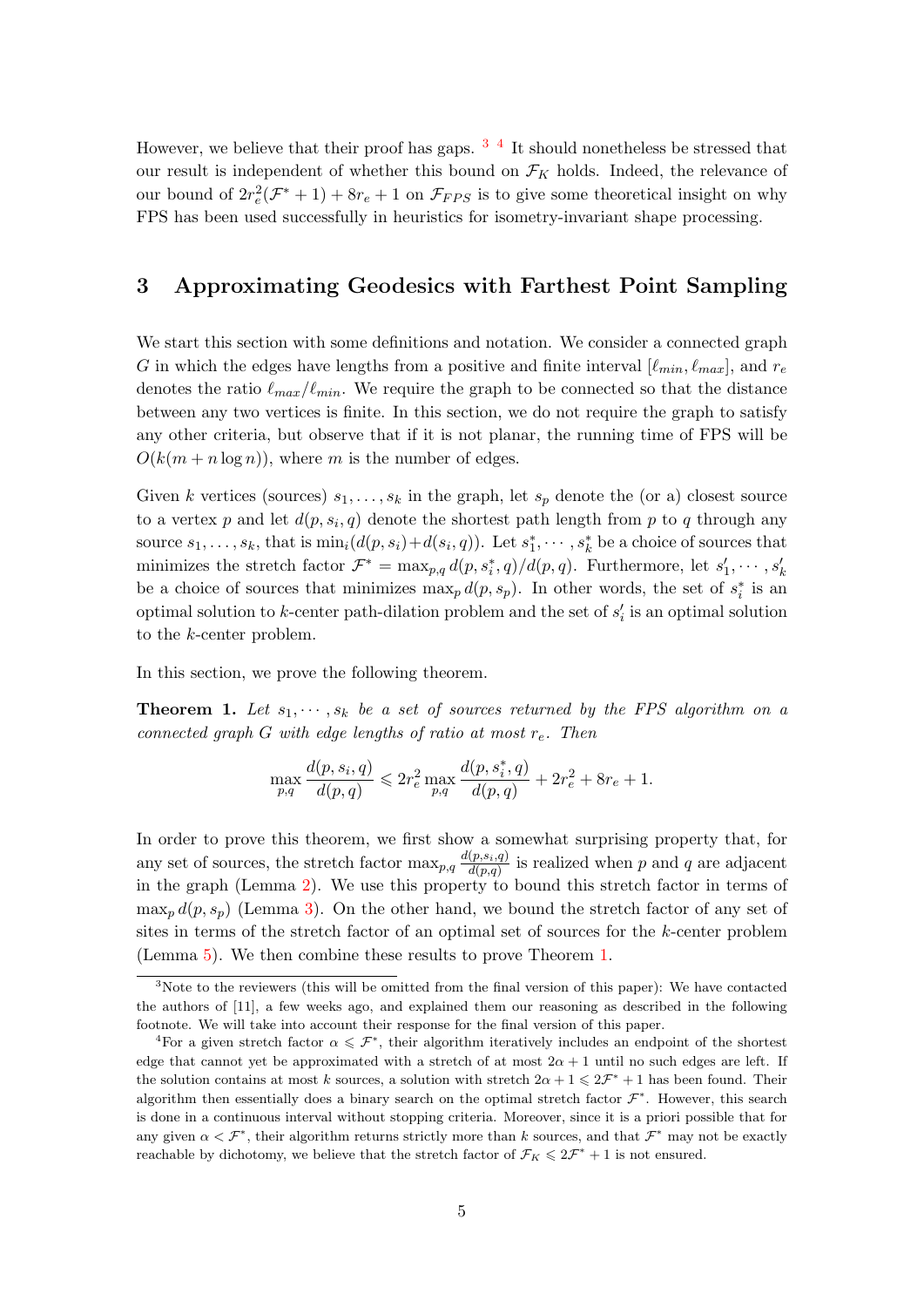**Lemma 2.** For any sources  $s_1, \ldots, s_k$  and any given vertex q in G, the maximum ratio  $\max_p \frac{d(p,s_i,q)}{d(p,q)}$  $\frac{\partial \langle p, s_i, q \rangle}{\partial (p,q)}$  is realized for some p that is adjacent to q in G  $\,$  It follows that the maximum ratio max<sub>p,q</sub>  $\frac{d(p,s_i,q)}{d(p,q)}$  $\frac{(p,s_i,q)}{d(p,q)}$  is realized for some p and q that are adjacent in G.

*Proof.* For the sake of contradiction, let q be any fixed vertex and let p be a non-adjacent vertex that realizes the maximum  $\max_p \frac{d(p,s_i,q)}{d(p,q)}$  $\frac{(p,s_i,q)}{d(p,q)}$  and such that among all the vertices  $p'$ that realize this maximum, the shortest path from  $p$  to  $q$  has the smallest number of edges.

Let  $\tilde{p}$  be the immediate neighbor of p along the shortest path from p to q. As before,  $d(\tilde{p}, s_i, q)$  denotes the shortest path length from  $\tilde{p}$  to q through any source  $s_1, \ldots, s_k$ (we use here the notation  $d(\tilde{p}, s_j, q)$  instead of  $d(\tilde{p}, s_i, q)$  in order to avoid confusion with  $d(p, s_i, q)$ ). Let  $\ell$  be the length of the edge  $p\tilde{p}$  (see Figure [2\)](#page-5-1). We have  $d(\tilde{p}, s_j, q) \geq$  $d(p, s_i, q) - \ell$ . Dividing by  $d(\tilde{p}, q) = d(p, q) - \ell$  we get

$$
\frac{d(\tilde{p}, s_j, q)}{d(\tilde{p}, q)} \geqslant \frac{d(p, s_i, q)}{d(p, q) - \ell} - \frac{\ell}{d(\tilde{p}, q)}.
$$

On the other hand, by multiplying  $d(p,q) = d(\tilde{p},q) + \ell$  by  $\frac{d(p,s_i,q)}{d(p,q)d(\tilde{p},q)}$  we have

$$
\frac{d(p,s_i,q)}{d(p,q)-\ell} \;=\; \frac{d(p,s_i,q)}{d(p,q)} \;+\; \frac{\ell d(p,s_i,q)}{d(\tilde{p},q)\cdot d(p,q)},
$$

and therefore

$$
\frac{d(\tilde{p}, s_j, q)}{d(\tilde{p}, q)} \geqslant \frac{d(p, s_i, q)}{d(p, q)} + \frac{\ell}{d(\tilde{p}, q)} \cdot \left(\frac{d(p, s_i, q)}{d(p, q)} - 1\right) \geqslant \frac{d(p, s_i, q)}{d(p, q)},
$$

which contradicts our assumption. Indeed, either the inequality is strict and  $\frac{d(p,s_i,q)}{d(p,q)}$  was not maximum, or the equality holds and the shortest path from  $\tilde{p}$  to q has fewer edges than the shortest path from  $p$  to  $q$ .  $\Box$ 



<span id="page-5-1"></span>Figure 2: For the proof of Lemma [2.](#page-4-4)

<span id="page-5-0"></span>The property of the previous lemma that  $\max_{p,q} \frac{d(p,s_i,q)}{d(p,q)}$  $\frac{(p,s_i,q_j)}{d(p,q)}$  is realized when p and q are neighbors allows us to bound it as follows.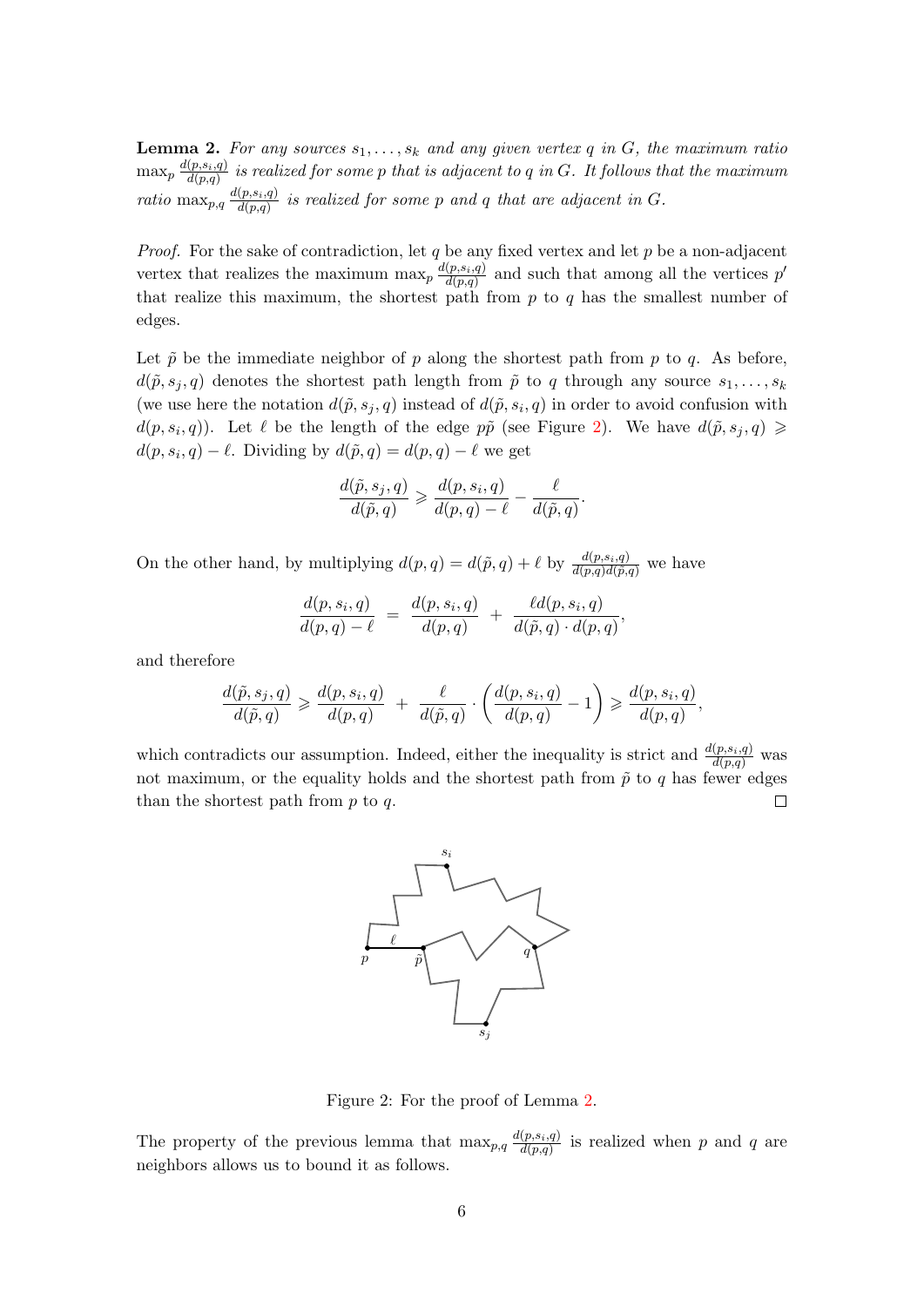**Lemma 3.** For any sources  $s_1, \ldots, s_k$ , we have

$$
\frac{2}{\ell_{max}}\max_{p} d(p, s_p) - 1 \leqslant \max_{p,q} \frac{d(p, s_i, q)}{d(p, q)} \leqslant \frac{2}{\ell_{min}}\max_{p} d(p, s_p) + 1.
$$

*Proof.* For the upper bound, we have  $d(p, s_i, q) \leq d(p, s_p) + d(s_p, q) \leq 2d(p, s_p) + d(p, q)$ . Therefore,  $\frac{d(p,s_i,q)}{d(p,q)} \leqslant \frac{2}{d(p,q)}d(p,s_p) + 1$ . This holds for any vertices p and q and thus for those that realize the maximum of  $\frac{d(p,s_i,q)}{d(p,q)}$ . Furthermore,  $d(p,q) \geq \ell_{min}$  and  $d(p,s_p) \leq$  $\max_p d(p, s_p)$ . Hence,

$$
\max_{p,q} \frac{d(p,s_i,q)}{d(p,q)} \leqslant \frac{2}{\ell_{\min}} \max_{p} d(p,s_p) + 1.
$$

For the the lower bound, we have by the triangle inequality that, for any i,  $d(q, s_i) \geq$  $d(p, s_i)-d(p, q)$ . Adding  $d(p, s_i)$  on both sides, we get  $d(p, s_i)+d(q, s_i) \geq 2d(p, s_i)-d(p, q)$ . By the definition of  $s_p$ ,  $d(p, s_i) \geq d(p, s_p)$  for any i, thus  $d(p, s_i) + d(q, s_i) \geq 2d(p, s_p)$  $d(p, q)$ . This holds for any i and thus for the i such that  $d(p, s_i) + d(q, s_i)$  is minimum, hence  $d(p, s_i, q) \geq 2d(p, s_p) - d(p, q)$ . Dividing by  $d(p, q)$ , we get  $\frac{d(p, s_i, q)}{d(p, q)} \geq \frac{2}{d(p, q)}d(p, s_p) -$ 1. This holds for any  $p$  and  $q$  and thus for the vertex  $p$  that realizes the maximum of  $d(p, s_p)$ ; let  $\bar{p}$  denote such vertex. We then have that  $\frac{d(\bar{p}, s_i, q)}{d(\bar{p}, q)} \geqslant \frac{2}{d(\bar{p}, q)} \max_p d(p, s_p) - 1$ . This holds for any q and in particular for the one that realizes  $\max_q \frac{d(\bar{p}, s_i, q)}{d(\bar{p}, q)}$  $\frac{(p,s_i,q_j)}{d(\bar{p},q)}$ . By Lemma [2,](#page-4-4) the maximum is realized for a q that is adjacent to  $\bar{p}$  in G, thus, for such a  $q$ ,  $\frac{2}{d(\bar{p},q)} \geqslant \frac{2}{\ell_{max}}$ . It follows that

$$
\max_{p,q} \frac{d(p,s_i,q)}{d(p,q)} \ge \max_q \frac{d(\bar{p},s_i,q)}{d(\bar{p},q)} \ge \frac{2}{\ell_{max}} \max_p d(p,s_p) - 1.
$$

The following lemma bounds the path length between two vertices  $u$  and  $v$  passing through  $s_u$  in terms of the shortest path between u and v through any source.

<span id="page-6-1"></span>**Lemma 4.** For any sources  $s_1, \ldots, s_k$ , and vertices  $u, v$  we have

$$
d(u, s_u) + d(s_u, v) \leq d(u, s_i, v) + 2d(u, v).
$$

*Proof.* Denote by  $s_i$  the source that realizes the minimum  $d(u, s_i, v) = \min_i (d(u, s_i) +$  $d(s_i, v)$ ). Since by definition  $d(u, s_u) \leq d(u, s_i)$ , we only have to show that  $d(v, s_u) \leq$  $d(s_i, v) + 2d(u, v)$ . Using the triangle inequality twice, we have

$$
d(v, s_u) \leq d(v, u) + d(u, s_u) \leq d(v, u) + d(u, s_i) \leq d(v, u) + d(u, v) + d(v, s_i),
$$

which concludes the proof.

<span id="page-6-0"></span>These results allow us to bound the stretch factor corresponding to the sources returned by the FPS algorithm with respect to the stretch factor corresponding to an optimal choice of sources for the k-center problem.

 $\Box$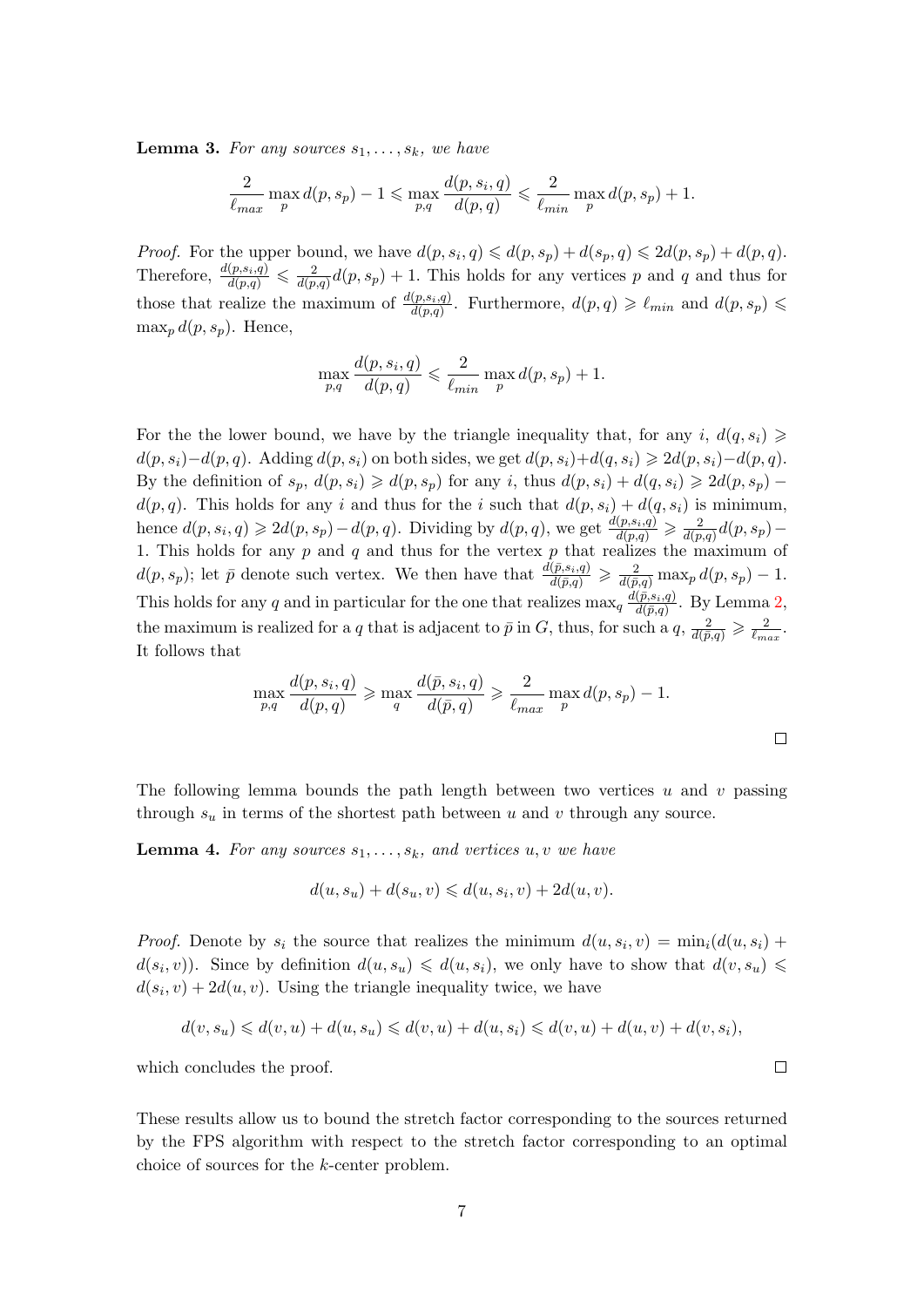**Lemma 5.** Let  $s_1, \dots, s_k$  be a set of sources returned by the FPS algorithm and  $s'_1, \dots, s'_k$ be an optimal set of sources for the k-center problem. Then

$$
\max_{p,q} \frac{d(p,s_i,q)}{d(p,q)} \leq 2r_e \max_{u,v} \frac{d(u,s'_i,v)}{d(u,v)} + 6r_e + 1.
$$

*Proof.* Since  $s_1, \ldots, s_k$  is a set of sources returned by the FPS algorithm, this choice of sources provides a 2-approximation for the k-center problem compared to an optimal solution  $s'_1, \ldots, s'_k$ ; in other words,  $\max_p d(p, s_p) \leq 2 \max_p d(p, s'_p)$  [\[9\]](#page-12-4).

By definition,  $d(p, s_i, q)$  is the minimum over all (fixed) sources  $s_i$  of  $d(p, s_i) + d(s_i, q)$ . Thus,  $d(p, s_i, q) \leq d(p, s_p) + d(s_p, q)$ . Moreover, by the triangle inequality,  $d(s_p, q) \leq$  $d(s_p, p) + d(p, q)$  thus  $d(p, s_i, q) \leq 2d(p, s_p) + d(p, q)$ . One the other hand,  $d(p, s_p) \leq$  $\max_u d(u, s_u)$ , which is less than or equal to  $2 \max_u d(u, s'_u)$  by the 2-approximation property. For clarity, denote by u the vertex that realizes the maximum  $\max_u d(u, s'_u)$ . We then have  $d(p, s_i, q) \leq 4d(u, s'_u) + d(p, q)$ .

Now, by the triangle inequality,  $d(u, s'_u) \leq d(u, v) + d(v, s'_u)$  for any vertex v. Thus  $2d(u, s'_u) \leq d(u, v) + d(v, s'_u) + d(u, s'_u)$  which implies, by Lemma [4,](#page-6-1) that  $2d(u, s'_u) \leq$  $3d(u, v) + d(u, s'_i, v)$ . Thus,  $d(p, s_i, q) \leq 2d(u, s'_i, v) + 6d(u, v) + d(p, q)$  and

$$
\frac{d(p, s_i, q)}{d(p, q)} \leq 2 \frac{d(u, v)}{d(p, q)} \frac{d(u, s'_i, v)}{d(u, v)} + 6 \frac{d(u, v)}{d(p, q)} + 1.
$$

This inequality holds for any distinct p and q, and any v distinct from  $u$  (recall that  $u$  is fixed). Thus it holds for the vertices p and q that realize  $\max_{p,q} \frac{d(p,s_i,q)}{d(p,q)}$  $\frac{(p,s_i,q)}{d(p,q)}$  and for the v that realizes  $\max_v \frac{d(u,s'_i,v)}{d(u,v)}$  $\frac{(u,s_i,v)}{d(u,v)}$ . Such a v is a neighbor of u by Lemma [2,](#page-4-4) thus it satisfies  $d(u,v)$  $\ell_{max}$ . Since  $d(p,q) \geq \ell_{min}$  for any distinct p and q, and  $\max_v \frac{d(u,s'_i,v)}{d(u,v)} \leq \max_{u,v} \frac{d(u,s'_i,v)}{d(u,v)}$  $\frac{d(u,s_i,v)}{d(u,v)},$ we get

$$
\max_{p,q} \frac{d(p,s_i,q)}{d(p,q)} \leqslant 2 \frac{\ell_{max}}{\ell_{min}} \max_{u,v} \frac{d(u,s'_i,v)}{d(u,v)} + 6 \frac{\ell_{max}}{\ell_{min}} + 1.
$$

 $\Box$ 

This finally allows us to prove the main theorem.

Proof of Theorem [1.](#page-4-0) By Lemma [5](#page-6-0) and using the same notation, we have

$$
\max_{p,q} \frac{d(p,s_i,q)}{d(p,q)} \leqslant 2r_e \max_{u,v} \frac{d(u,s'_i,v)}{d(u,v)} + 6r_e + 1.
$$

Using the upper bound in Lemma [3](#page-5-0) on  $\max_{u,v} \frac{d(u,s'_i,v)}{d(u,v)}$  $\frac{(u,s_i,v)}{d(u,v)}$ , we have

$$
\max_{p,q} \frac{d(p,s_i,q)}{d(p,q)} \leq 2r_e \left( \frac{2}{\ell_{\min}} \max_p d(p,s'_p) + 1 \right) + 6r_e + 1.
$$

By definition,  $s'_1, \ldots, s'_k$  is an optimal set of sources for the k-center problem, that is  $\operatorname{argmin}_{s_1,\ldots,s_k} \max_p d(p,s_p)$  and thus  $\min_{s_1,\ldots,s_k} \max_p d(p,s_p) = \max_p d(p,s'_p) \leqslant \max_p d(p,s_p^*)$ .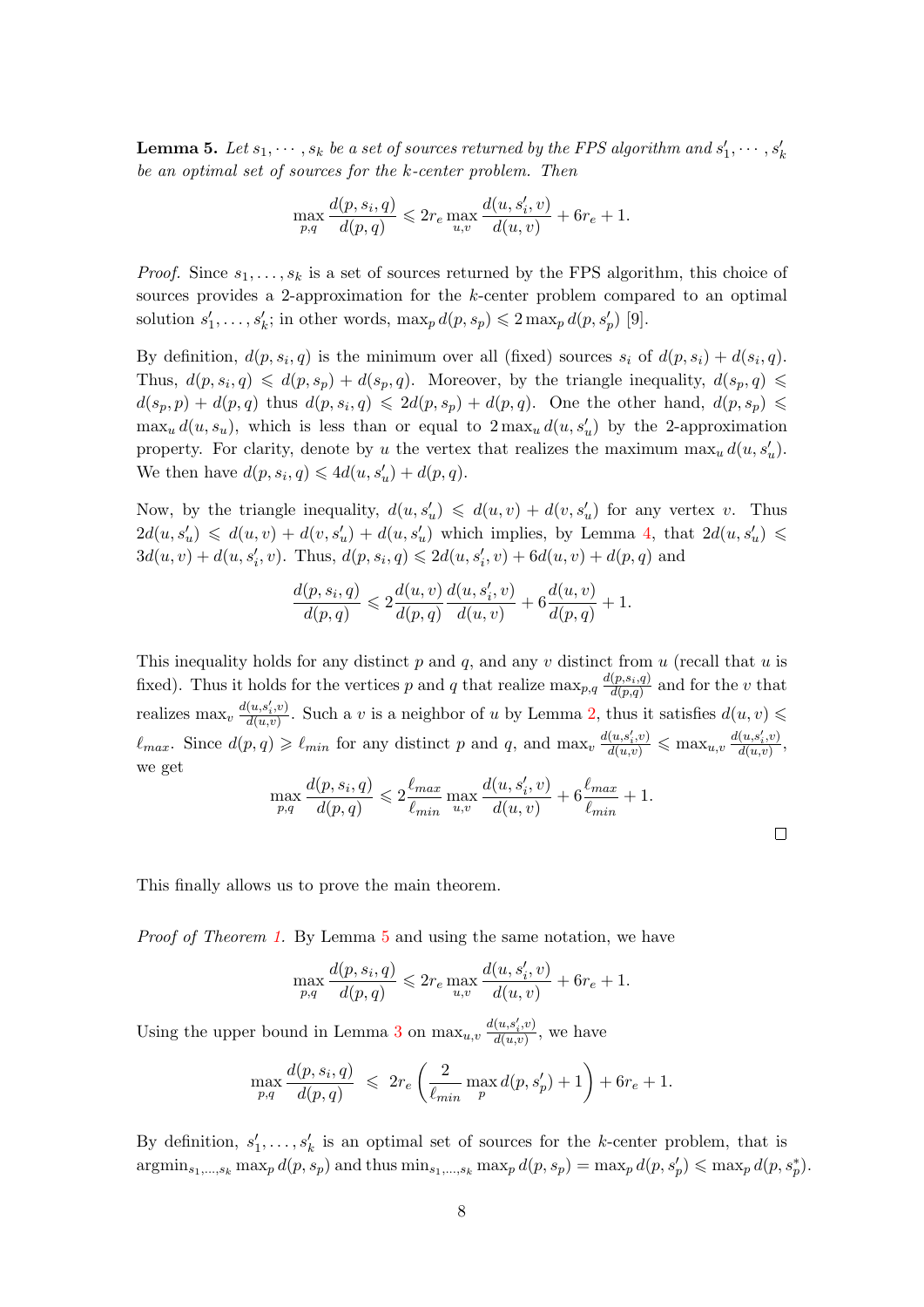We now apply the lower bound of Lemma [3](#page-5-0) to  $s_1^*, \ldots, s_k^*$  which gives

$$
\frac{2}{\ell_{max}}\max_p d(p,s_p^*) - 1 \leqslant \max_{p,q} \frac{d(p,s_i^*,q)}{d(p,q)}
$$

and thus

$$
\max_{p,q} \frac{d(p, s_i, q)}{d(p, q)} \leq 2r_e \left( \frac{\ell_{max}}{\ell_{min}} (\max_{p,q} \frac{d(p, s_i^*, q)}{d(p, q)} + 1) + 1 \right) + 6r_e + 1
$$
  

$$
\leq 2r_e^2 \max_{p,q} \frac{d(p, s_i^*, q)}{d(p, q)} + 2r_e^2 + 8r_e + 1.
$$

 $\Box$ 

## <span id="page-8-1"></span>4 The Complexity of k-Center Path-Dilation Problem

In this section we consider the complexity of the k-center path-dilation problem on triangle graphs, i.e., computing an optimal set of sources that minimizes the stretch factor. The following theorem shows that the decision version of this problem is NP-complete for triangle graphs. Note that this directly yields the NP-completeness for arbitrary graphs (since proving that the problem is in NP is trivial).

<span id="page-8-0"></span>**Theorem 6.** Given a triangle graph  $G = (V, E, F)$ , an integer k, and a real value  $\xi$ , it is NP-complete to determine whether there exists a set  $S = \{s_1, \ldots, s_k\}$  of k sources such that the stretch factor  $\max_{p,q} \min_i \frac{d(p,s_i)+d(s_i,q)}{d(p,q)}$  $\frac{d^i(i)+d(s_i,q)}{d(p,q)}$  is at most  $\xi$ .

Note that the problem is in  $NP$  since, for any set of  $k$  sources, the stretch factor can be computed in polynomial time. To show the hardness, we provide a reduction from the decision problem related to finding a minimum cardinality vertex cover on planar graphs of maximum vertex degree three [\[7\]](#page-12-13). The first step of the reduction uses the following well-known result on embedding planar graphs in integer grids [\[18\]](#page-12-14).

<span id="page-8-2"></span>**Lemma 7.** A planar graph  $G = (V, E)$  with maximum degree 4 can be embedded in the plane using  $O(|V|^2)$  area in such a way that its nodes have integer coordinates and its edges are drawn as polygonal line segments that lie on the integer grid (i.e, every edge consists of one or more line segments that lie on lines of the form  $x = i$  or  $y = j$ , where i and j are integers).

<span id="page-8-3"></span>Consider a planar graph G with maximum degree 3, and let  $G_r$  be a planar embedding of G according to Lemma [7,](#page-8-2) to which we have added, on each edge  $e \in E$ , an even number of  $2k_e$  *auxiliary* nodes with half-integer coordinates and such that every resulting edge in  $G_r$  has length 1 or  $1/2$ . (We consider the half-integer grid so that we can ensure that we add an even number of auxiliary nodes on every edge of  $G$  so that every resulting edge in  $G_r$  has length at most 1.) Please refer to Figure [3\(](#page-9-0)a,b) for an illustration. For an edge  $uv \in E$ , we let  $path(u, v)$  denote the path in  $G_r$  replacing the edge uv. The endpoints of the paths (i.e., the nodes that are not auxiliary), are called regular nodes. Finally, let  $m = \sum_{e \in E} k_e$ . We have the following lemma.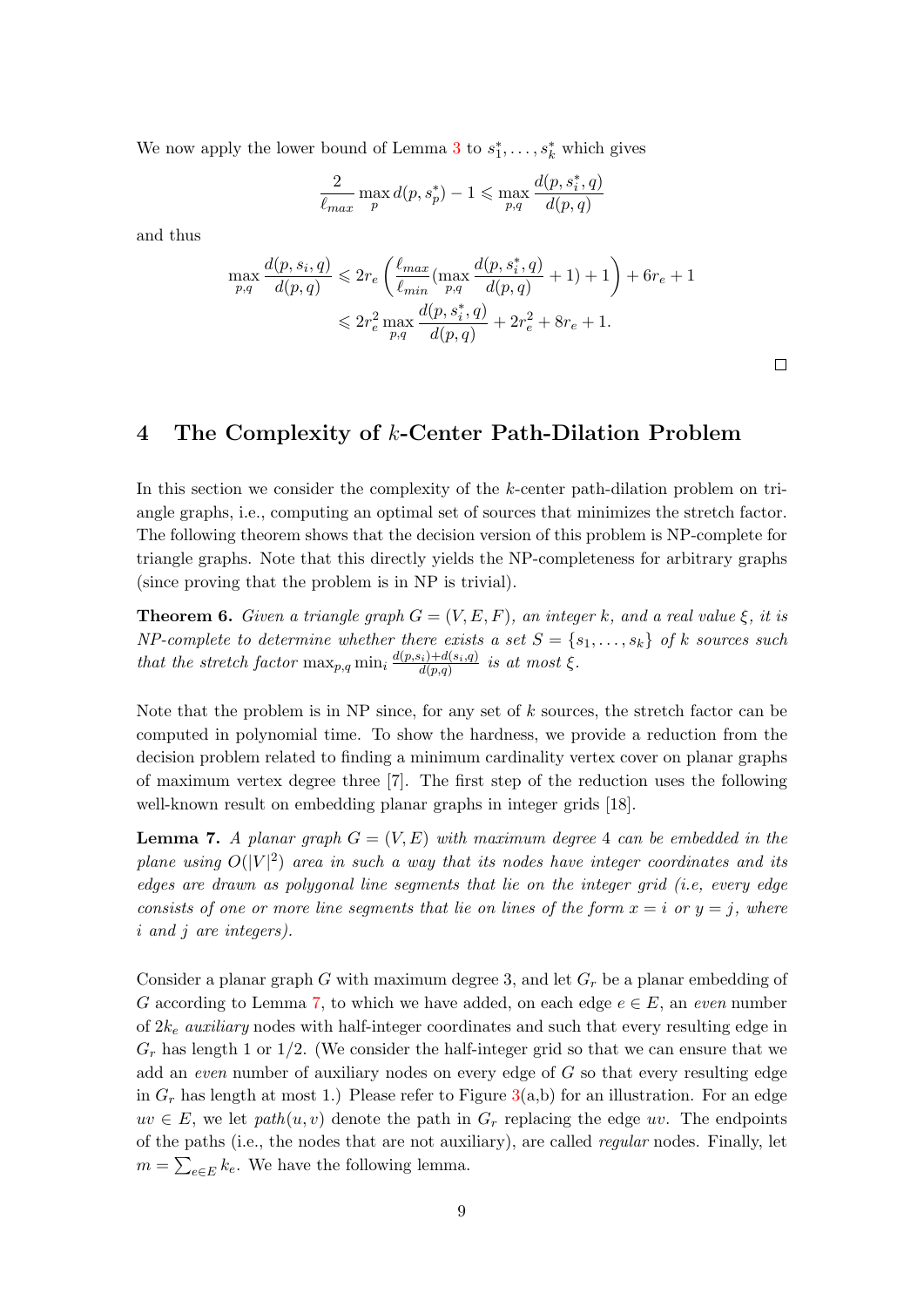

<span id="page-9-0"></span>Figure 3: (a) A planar graph G and (b) the grid-embedding of  $G_r$ . The gadget  $\varrho$  replacing the edges of  $G_r$  and (d) the resulting graph  $G'$ .

**Lemma 8.** G has a vertex cover of size k if and only if  $G_r$  has a vertex cover of size  $k + m$ .

*Proof.* Any vertex cover C of G with size  $k$  can be extended to a vertex cover of size  $k + m$  in  $G_r$  by including every other auxiliary node on path $(u, v)$ , for each edge  $uv \in E$ .

Now let  $C_r$  be a vertex cover for  $G_r$  of size  $m + k$ , and suppose there exists a path, path $(u, v)$ , such that neither u nor v belongs to  $C_r$ . Then at least  $k_{uv} + 1$  auxiliary nodes from  $path(u, v)$  must belong to  $C_r$  in order to cover all the edges of this path. However, by using only  $k_{uv}$  auxiliary nodes from  $path(u, v)$  and adding u or v to  $C_r$ , we still have a vertex cover of the same size, which now contains one of the endpoints of  $path(u, v)$ . Continuing this way, we can construct a vertex cover  $C_r$  of size  $k + m$  for  $G_r$ , which includes at least one endpoint from each  $path(u, v)$ , for all  $uv \in E$ . Therefore,  $C_r$  is a vertex cover for  $G$ , when restricted to the nodes of  $G$  (regular nodes). Since a minimum of  $k_{uv}$  auxiliary nodes are needed to cover any path path $(u, v)$ ,  $uv \in E$  (even if both u and v belong to the vertex cover), the number of regular nodes selected is at most  $k$ . This concludes the proof.  $\Box$ 

Finally, we replace each edge in  $G_r$  with a copy of the gadget  $\rho$  illustrated in Figure [3\(](#page-9-0)c), and denote the resulting graph by  $G'$  (see figure  $3(d)$  $3(d)$ ). (We note that each copy is scaled, while maintaining the proportions, to match with the length of the edge it replaces.)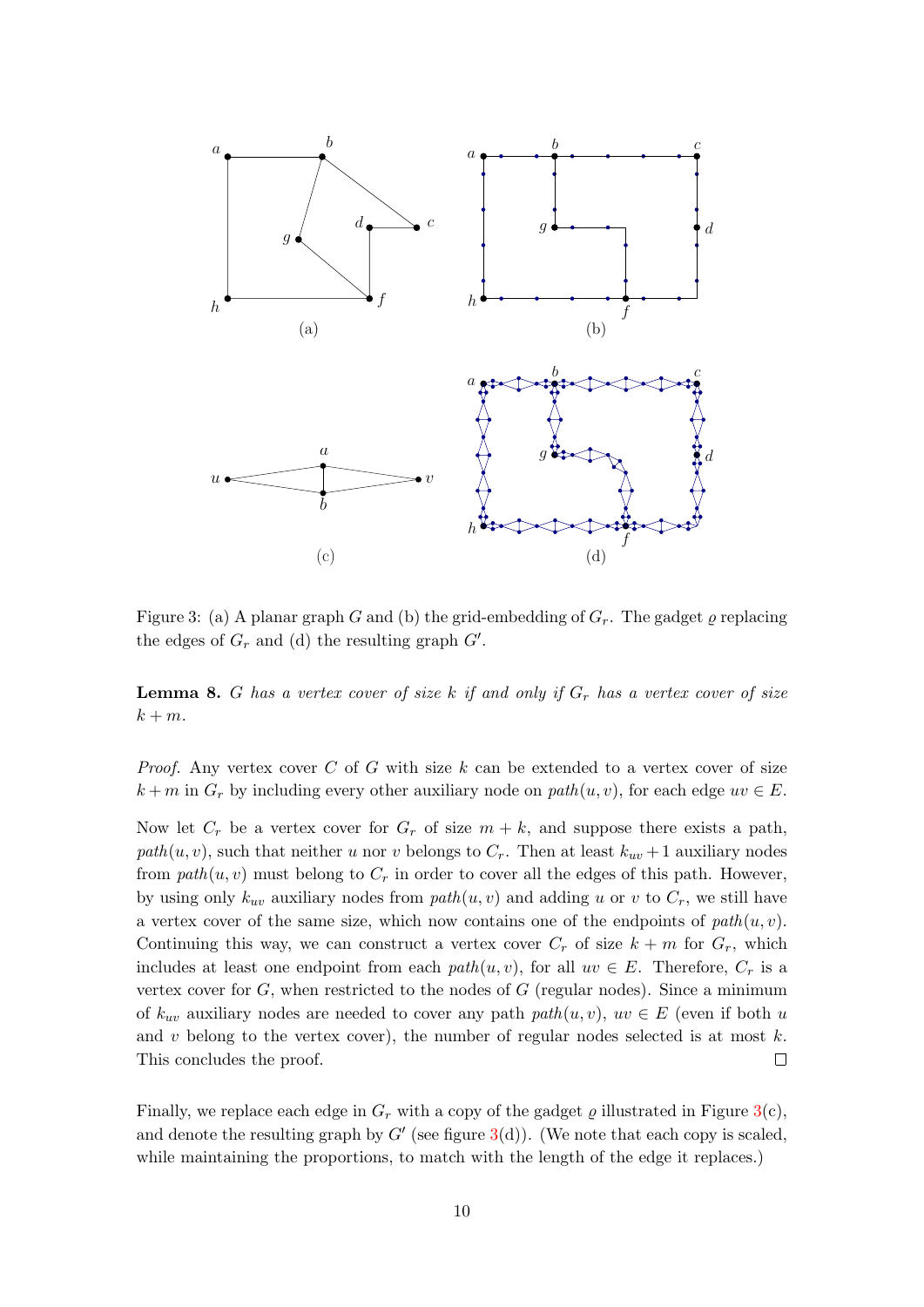

<span id="page-10-0"></span>Figure 4: For the proof of Theorem [6.](#page-8-0)

*Proof of Theorem [6.](#page-8-0)* Consider the graph  $G'$ , constructed as above from a planar graph G with maximum degree 3 and with a gadget such that  $\frac{|au|+|bu|}{|ab|} = \xi \geq 3$ . The graph  $G'$  can be seen as a union of triangles, and it thus a triangle mesh. We prove in the following that G has a vertex cover of size k if and only if  $G'$  has  $k + m$  sources such that its stretch factor is at most  $\xi$ . Hence, the vertex cover problem can be reduced in polynomial time to the problem at hand, which concludes the proof.

We first show that if G has a vertex cover of size k, then there is a set of  $k + m$  sources in G' whose stretch factor is ξ. If G has a vertex cover of size k, then  $G_r$  has a vertex cover of size  $k + m$  by Lemma [8.](#page-8-3) Recall that this vertex cover of  $G_r$  can be obtained from the vertex cover of  $G$  by adding every other auxiliary node on each edge of  $G$ . Let this vertex cover of  $k + m$  nodes be the choice of sources in  $G'$ . Consider a pair p and q of nodes. We consider three cases:

- 1. p and q belong to the same gadget (the same copy of  $\rho$ ). Let u, v, a and b denote the nodes of this gadget, as illustrated in Figure  $3(c)$  $3(c)$ , and suppose, without loss of generality, that u is selected as a source. Then,  $\frac{d(p,u)+d(u,q)}{d(p,q)}$  is equal to 1 if p or q coincides with u, it is by definition equal to  $\xi$  if  $(p, q) = (a, b)$ , and it is equal to 3 if  $p = v$  and  $q = a$  or  $q = b$  (see Figure [4\(](#page-10-0)a)). Since  $\xi \geq 3$  by definition of the gadget, the maximum of  $\min_i \frac{d(p, s_i^*) + d(s_i^*, q)}{d(p, q)}$  $\frac{d}{d(p,q)}\frac{d}{d(p,q)}$ , over all pairs  $(p,q)$  in a gadget, is  $\xi$ .
- 2. p and q belong to two adjacent gadgets  $\varrho_1$  and  $\varrho_2$ . Let  $\{u_1, a_1, b_1, v_1, a_2, b_2, v_2\}$ denote the nodes of the two gadgets. If the node  $v_1$  which belongs to both gadgets is selected as a source then, by symmetry, the analysis of Case 1 yields the same bound of  $\xi$ . Otherwise,  $u_1$  and  $v_2$  are sources and, for any two nodes from two different gadgets, the maximum ratio is 2 (the ratio is 1 if  $p$  or  $q$  is one of the sources and the ratio is 2 in the other cases; see Figure  $4(b)$  $4(b)$ ). Therefore, again the maximum ratio is at most  $\xi$ .
- 3.  $p$  and  $q$  belong to neither the same gadget nor to two adjacent gadgets. In this case, at least one of the nodes in a shortest path from  $p$  to  $q$  is selected as a source, and hence their approximate shortest path equals the geodesic shortest path and  $\min_i \frac{d(p,s_i^*) + d(s_i^*,q)}{d(p,q)} = 1.$

We thus proved that the stretch factor of  $G'$ , for the selected  $k + m$  sources, is  $\xi$ .

Conversely, we show that if G' has  $k + m$  sources such that its stretch factor is at most  $\xi$ , then G has a vertex cover of size k. Every gadget must contain at least a source since, otherwise, the vertices  $a$  and  $b$  of a gadget with no source are such that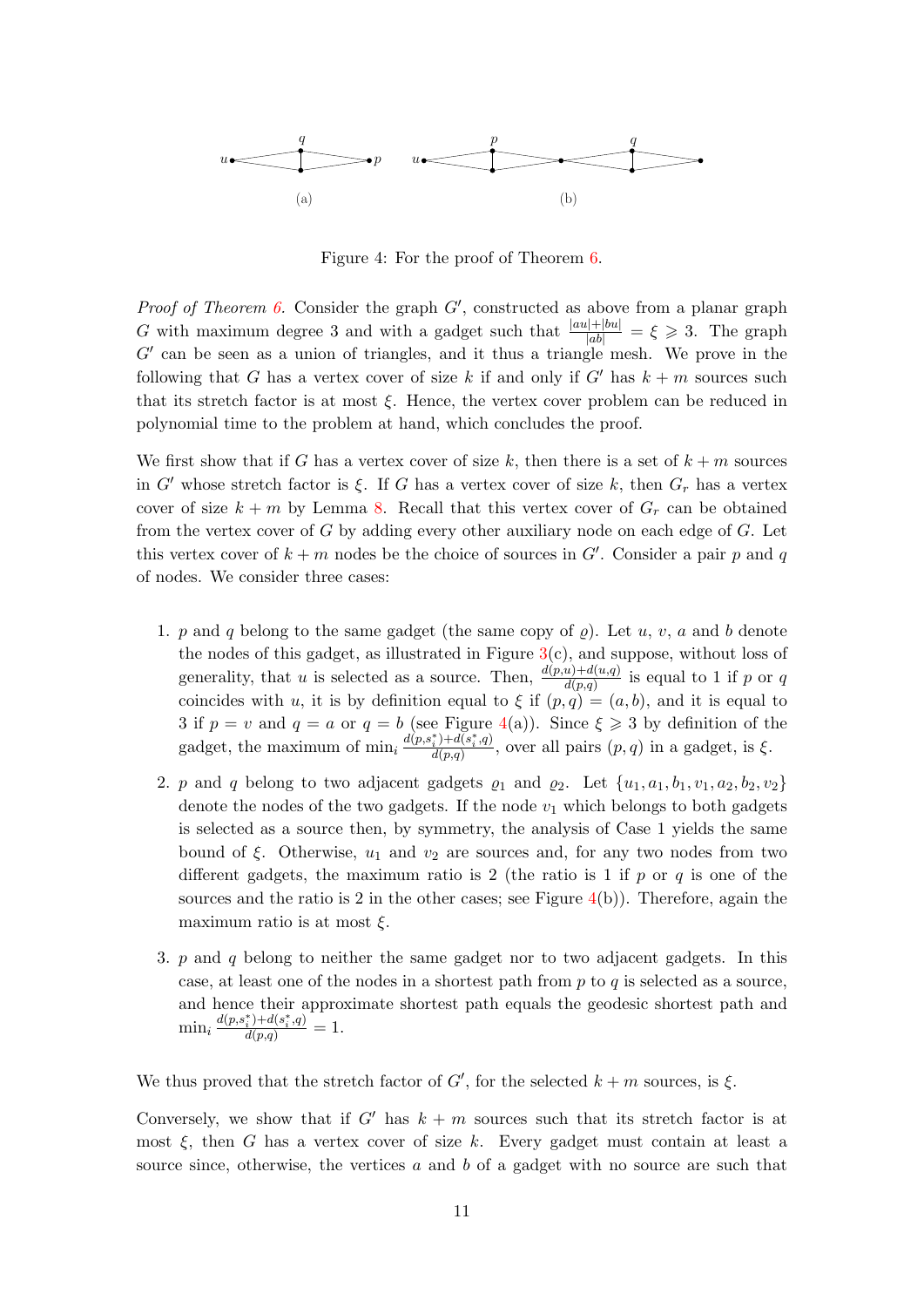$\min_i \frac{d(a,s_i^*)+d(s_i^*,b)}{d(a,b)} > \xi$ . For every gadget in G', if vertex u or v is a source, we select the corresponding vertex in  $G_r$ , and if vertex a or b is a source, we select any endpoint of the edge of  $G_r$  corresponding to the gadget. Then, at least one vertex from each edge of the graph  $G_r$  is selected. Hence,  $G_r$  has a vertex cover of size  $k + m$ , which implies that G has a vertex cover of size  $k$  by Lemma [8.](#page-8-3) This completes the proof.  $\Box$ 

#### 5 Conclusions

We analyzed the stretch factor  $\mathcal{F}_{FPS}$  of approximate geodesics computed as distances through at least one of a set of  $k$  sources found using farthest point sampling. We showed that  $\mathcal{F}_{FPS}$  can be bounded by  $2r_e^2 \mathcal{F}^* + 2r_e^2 + 8r_e + 1$ , where  $\mathcal{F}^*$  is stretch factor obtained using an optimal placement of the sources and  $r<sub>e</sub>$  is the ratio of the lengths of the longest and the shortest edges in the graph. Furthermore, we showed that it is NP-complete to find such an optimal placement of the sources. Note that in many practical applications  $r_e \approx 1$ , which gives some evidence explaining why farthest point sampling has been used successfully for isometry-invariant surface processing.

### Acknowledgments

This research was initiated at Bellairs Workshop on Geometry and Graphs, March 10–15, 2013. The authors are grateful to Prosenjit Bose, Vida Dujmovic, Stefan Langerman, and Pat Morin for organizing the workshop and to the other workshop participants for providing a stimulating working environment.

#### References

- <span id="page-11-4"></span>[1] Z. Ben Azouz, P. Bose, C. Shu, and S. Wuhrer. Approximations of geodesic distances for incomplete triangular manifolds. In Canadian Conference on Computational Geometry, 2007.
- <span id="page-11-3"></span>[2] P. Bose, A. Maheshwari, C. Shu, and S. Wuhrer. A survey of geodesic paths on 3d surfaces. Computational Geometry - Theory and Applications, 44(9):486–498, 2011.
- <span id="page-11-0"></span>[3] A. M. Bronstein, M. M. Bronstein, and R. Kimmel. Generalized multidimensional scaling: a framework for isometry-invariant partial surface matching. Proceedings of the National Academies of Sciences, 103(5):1168–1172, 2006.
- <span id="page-11-2"></span>[4] E. W. Dijkstra. A note on two problems in connexion with graphs. Numerische Mathematik, 1:269–271, 1959.
- <span id="page-11-1"></span>[5] A. Elad and R. Kimmel. On bending invariant signatures for surfaces. Transactions on Pattern Analysis and Machine Intelligence, 25(10):1285–1295, 2003.